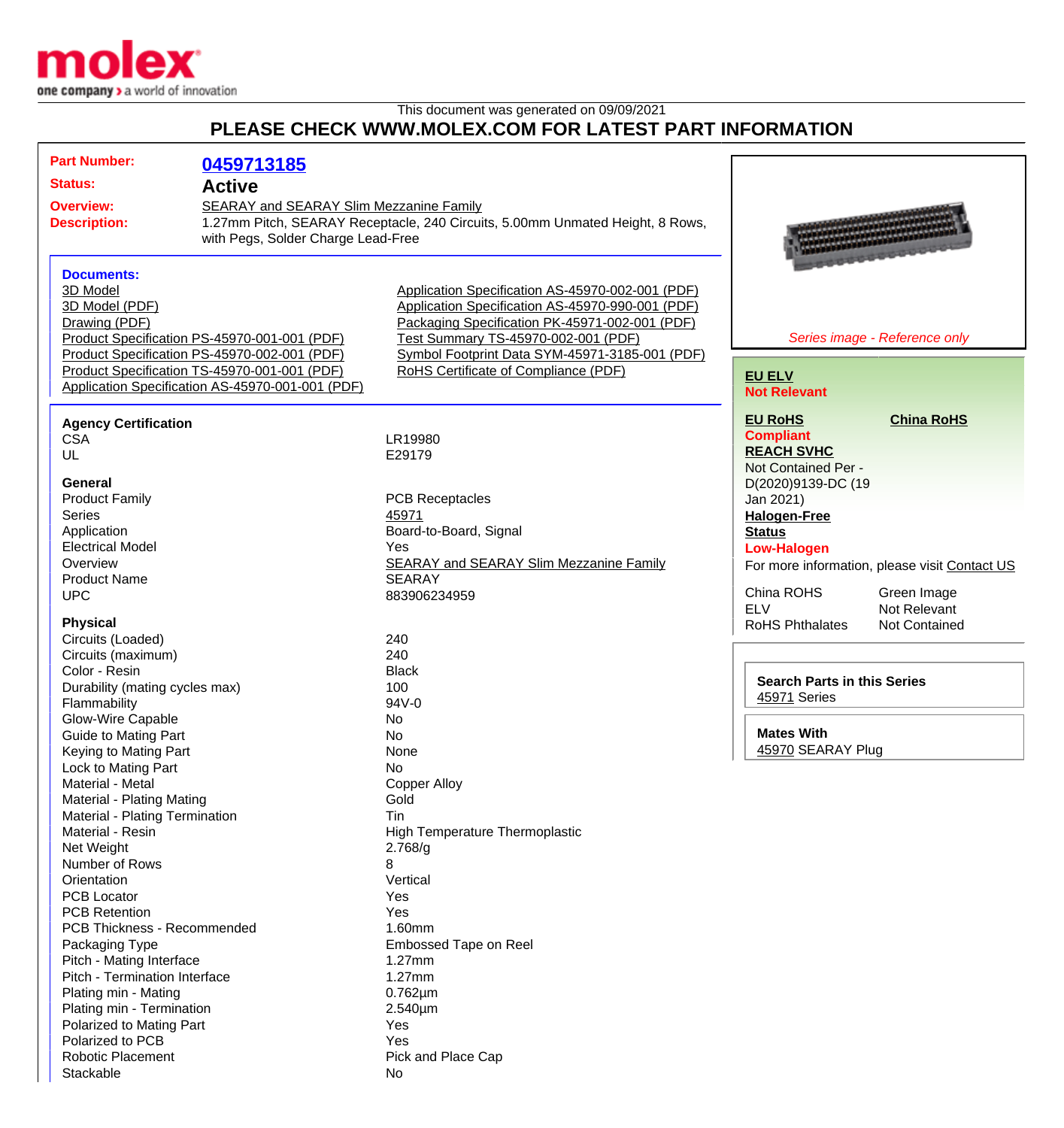| Surface Mount Compatible (SMC)<br>Temperature Range - Operating<br><b>Termination Interface: Style</b><br><b>Unmated Height</b>                                                      | Yes<br>$-55^\circ$ to $+125^\circ$ C<br>Surface Mount<br>5.00mm |  |  |  |
|--------------------------------------------------------------------------------------------------------------------------------------------------------------------------------------|-----------------------------------------------------------------|--|--|--|
| <b>Electrical</b><br>Current - Maximum per Contact<br>Grounding to PCB<br>Voltage - Maximum                                                                                          | 2.7A<br>N <sub>0</sub><br><b>240V AC</b>                        |  |  |  |
| <b>Solder Process Data</b><br>Duration at Max. Process Temperature (seconds)<br>Lead-freeProcess Capability<br>Max. Cycles at Max. Process Temperature<br>Process Temperature max. C | 003<br><b>REFLOW</b><br>001<br>260                              |  |  |  |
| <b>Material Info</b>                                                                                                                                                                 |                                                                 |  |  |  |
|                                                                                                                                                                                      |                                                                 |  |  |  |
| <b>Reference - Drawing Numbers</b>                                                                                                                                                   |                                                                 |  |  |  |
| <b>Application Specification</b>                                                                                                                                                     | AS-45970-001-001, AS-45970-002-001,<br>AS-45970-990-001         |  |  |  |
| <b>Electrical Model Document</b>                                                                                                                                                     | EE-45970-010-010, EE-46556-0085-001                             |  |  |  |
| Packaging Specification                                                                                                                                                              | PK-45971-002-001                                                |  |  |  |
| <b>Product Specification</b>                                                                                                                                                         | PS-45970-001-001, PS-45970-002-001,                             |  |  |  |
|                                                                                                                                                                                      | TS-45970-001-001                                                |  |  |  |
| S-Parameter Model                                                                                                                                                                    | SP-45970-010-010, SP-46556-0085-001                             |  |  |  |
| <b>Sales Drawing</b><br>Symbol/Footprint Data                                                                                                                                        | SD-45971-001-001<br>SYM-45971-3185-001                          |  |  |  |
| <b>Test Summary</b>                                                                                                                                                                  | TS-45970-002-001                                                |  |  |  |

This document was generated on 09/09/2021

## **PLEASE CHECK WWW.MOLEX.COM FOR LATEST PART INFORMATION**